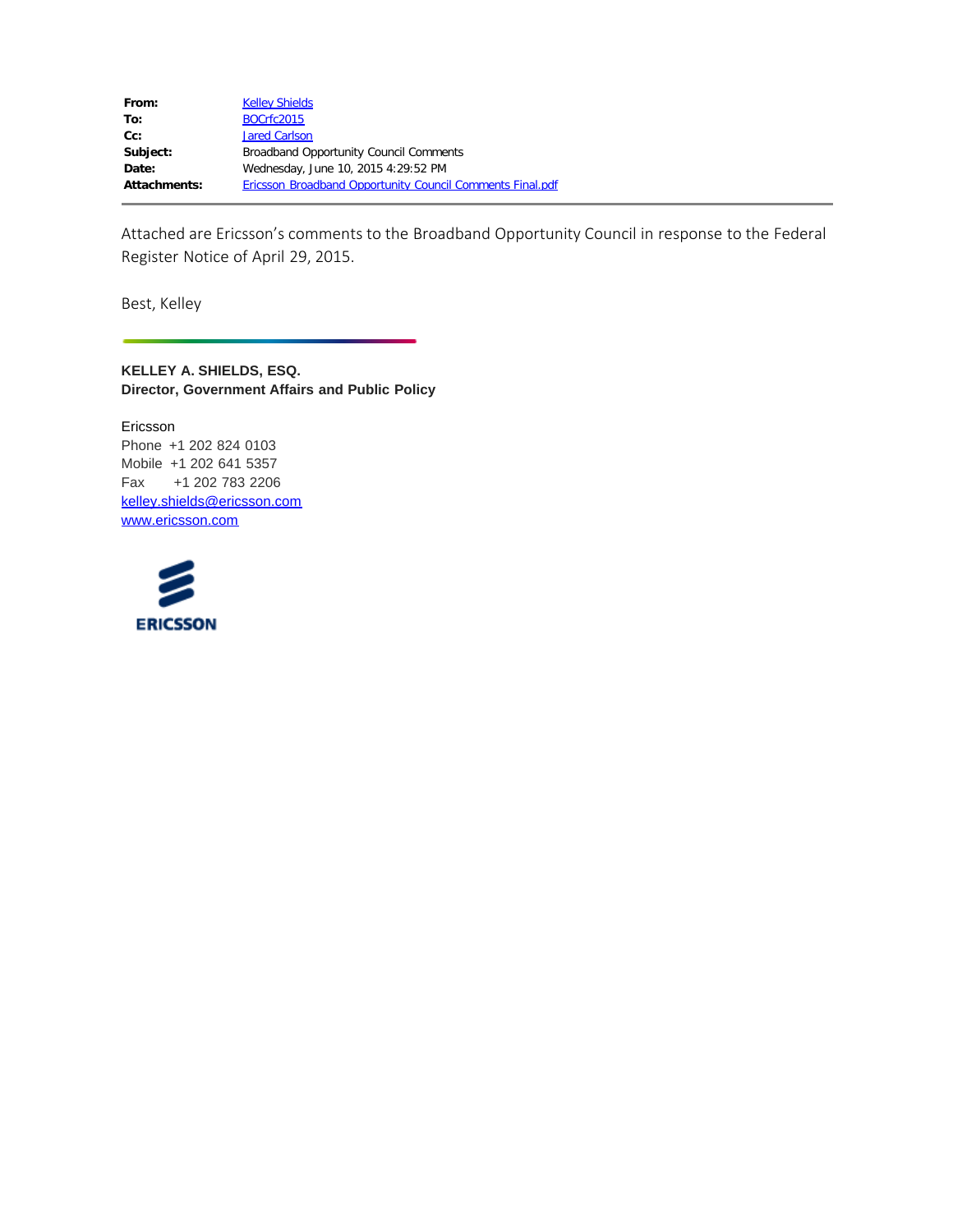# **DEPARTMENT OF COMMERCE National Telecommunications and Information Administration Docket No. 1540414365-5368-01**

**DEPARTMENT OF AGRICULTURE Rural Utilities Service RIN 0660-XC019**

**Broadband Opportunity Council Notice and Request for Comment**

### **Comments of Ericsson**

## **I. INTRODUCTION**

Ericsson is pleased to offer comments in support of efforts to help people gain access to fast and affordable broadband<sup>[1](#page-8-0)</sup> to the Departments of Commerce and Agriculture and the 23 additional agencies and departments involved in the Broadband Opportunity Council (the "Council"). The goals of the Council very much align with Ericsson's vision for a Networked Society, where every person and every industry is empowered to reach their full potential.

Ericsson is the world leader in communications technology and services. Forty percent of the world's mobile traffic is carried over Ericsson networks and we support networks that connect more than 2.5 billion subscribers. We are also the world's largest supplier of LTE, with more than 60% market share. Our services, software and infrastructure – especially in mobility, broadband and the cloud – are enabling the

<span id="page-1-0"></span> <sup>1</sup> *See* Broadband Opportunity Council Notice and Request for Comments, Notice, 80 Fed. Reg. 23,785 (rel. Apr. 29, 2015) ("*Notice*").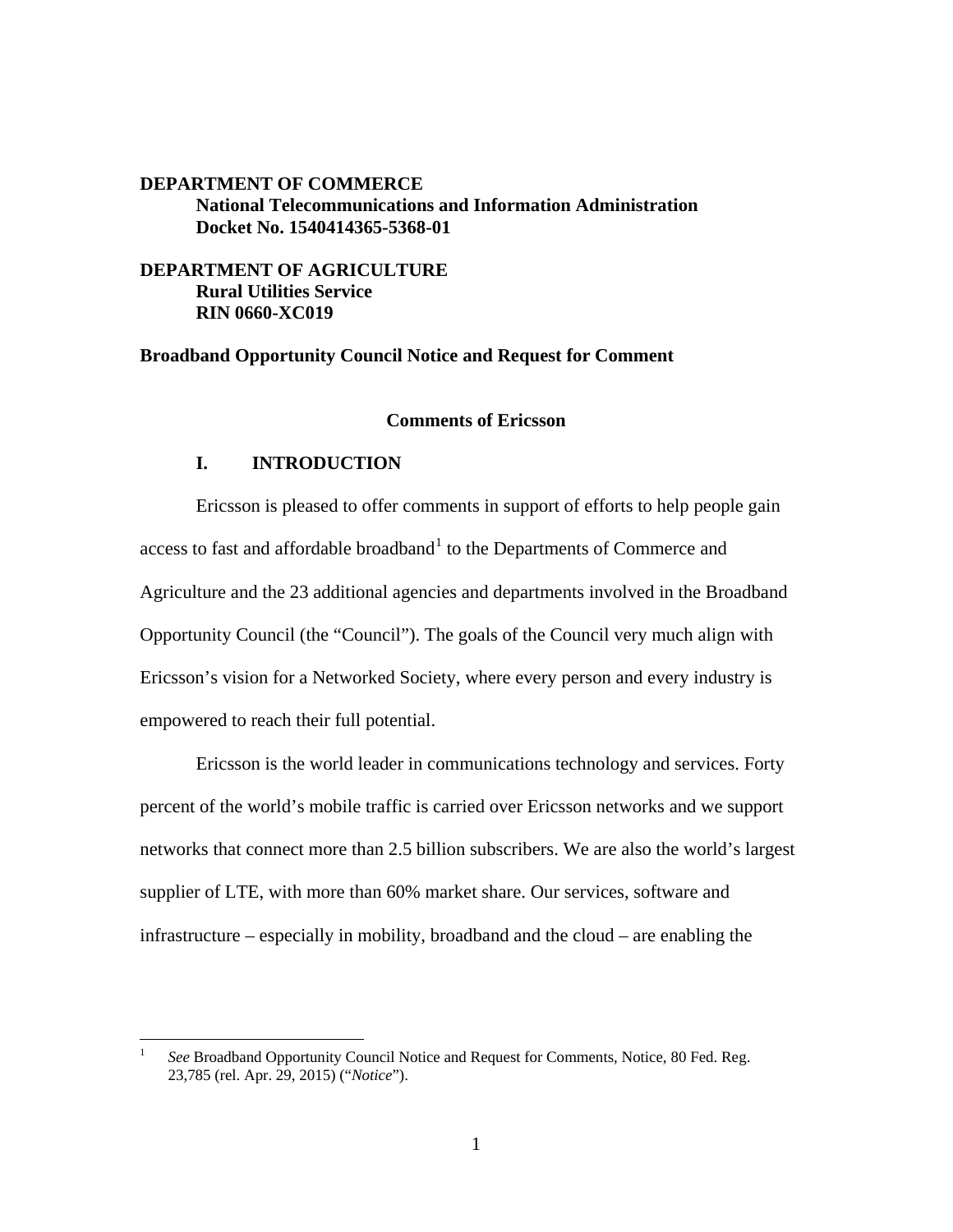telecom industry and other sectors to do better business, increase efficiency, improve the user experience and capture new opportunities.

# **II. THE NEED FOR FAST AND AFFORDABLE BROADBAND**

Ericsson regularly publishes a comprehensive update on mobility trends globally and in North America. According to the June 2015 Mobility Report, by the end of 2020, mobile data traffic in North America will be close to 6 Exabytes per month – or 7.5 times the traffic of  $2014<sup>2</sup>$  $2014<sup>2</sup>$ . And while aggregate mobile voice traffic will increase slightly over the next six years, Ericsson's research forecasts that mobile data traffic will increase at a Compound Annual Growth Rate of nearly 40 percent from  $2014$  to  $2020$ .<sup>[3](#page-2-0)</sup> In 2020, mobile networks in North America will carry more mobile data than the cumulative totals predicted for the 5-year period from 2010 to 2016.<sup>[4](#page-2-1)</sup>

Over the next five years, mobile service providers will continue to transition customers to 4G networks to deliver new services like VoLTE and to enable LTE Advanced features.<sup>[5](#page-2-2)</sup> By 2020, approximately 90 percent of subscriptions will be LTE and 5G will begin to be deployed.<sup>[6](#page-2-3)</sup> And by 2020, North America will add subscriptions for almost 150 million devices that use broadband, including smartphones, mobile PCs, tablets and mobile routers.<sup>[7](#page-2-4)</sup> However, much of this subscription growth will come from

 <sup>2</sup> Ericsson Mobility Report, June 2015, North American app. at 5, *available at*

<span id="page-2-0"></span>http://www.ericsson.com/res/docs/2015/ericsson-mobility-report-june-2015-rnam-appendices.pdf.<br> *Id. Id. Id.* at 4. *Id.* at 4. *Id. Id. Id. Id. Id. Id. Id. Id. Id.* 

<span id="page-2-2"></span><span id="page-2-1"></span>

<span id="page-2-4"></span><span id="page-2-3"></span>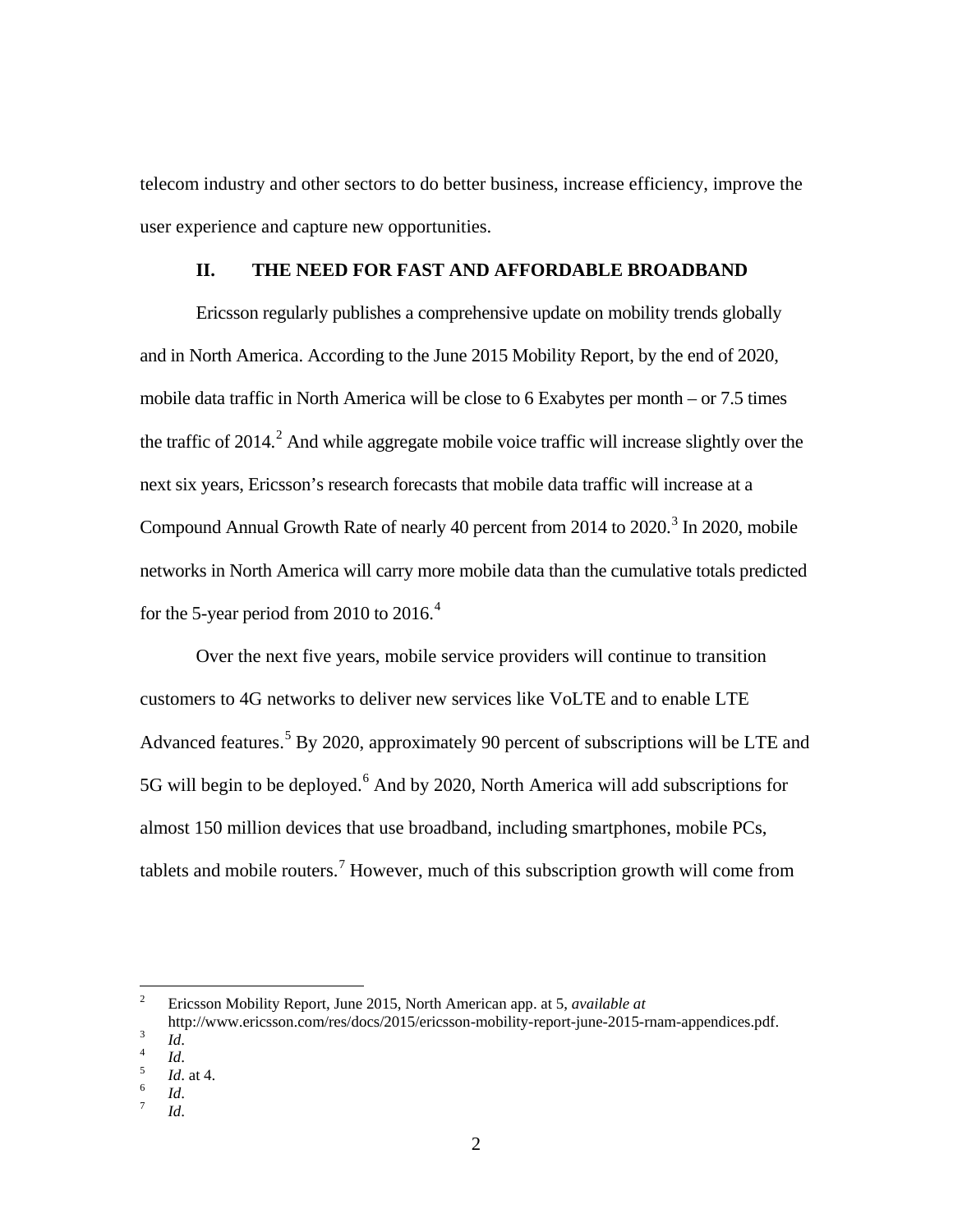an increased number of connected devices per user, rather than the addition of individual new users.<sup>[8](#page-2-2)</sup>

The upshot is that the have-nots are getting ever further behind, as the haves reap the advantages of connecting to everyone and everything, everywhere and in real time.

Ericsson therefore commends President Obama for initiating the current effort to help more people around the country gain access to fast and affordable broadband. We have focused our comments as the Council indicated would be most useful: on a "[s]pecific, actionable proposal[] for [a] policy mechanism[]" to RUS. $^{9}$  $^{9}$  $^{9}$ 

At the outset, Ericsson asks that RUS, and other agencies, recognize that connecting the U.S. requires technology neutral solutions. Rather than focusing on a specific broadband technology, government agencies should permit solutions that utilize whatever makes the most sense in a given situation. Indeed, in some situations it may actually be impossible to deploy certain technologies due to unique environmental conditions , for example in the high arctic. The best solution could be fixed microwave, fiber or LTE. High speed broadband is no longer just the domain of fixed technologies.

Question B.6 of the *Notice* asks, "What regulatory barriers exist within the agencies of the Executive Branch to the deployment of broadband infrastructure?"<sup>[10](#page-3-1)</sup> Ericsson has long encountered one particular regulatory barrier to broadband deployment that the Department of Commerce's Rural Utilities Service (RUS) can readily remove.

<span id="page-3-0"></span><sup>8</sup> *Id*. <sup>9</sup> *Notice*, 80 Fed. Reg. at 23,786. <sup>10</sup> *Id*.

<span id="page-3-1"></span>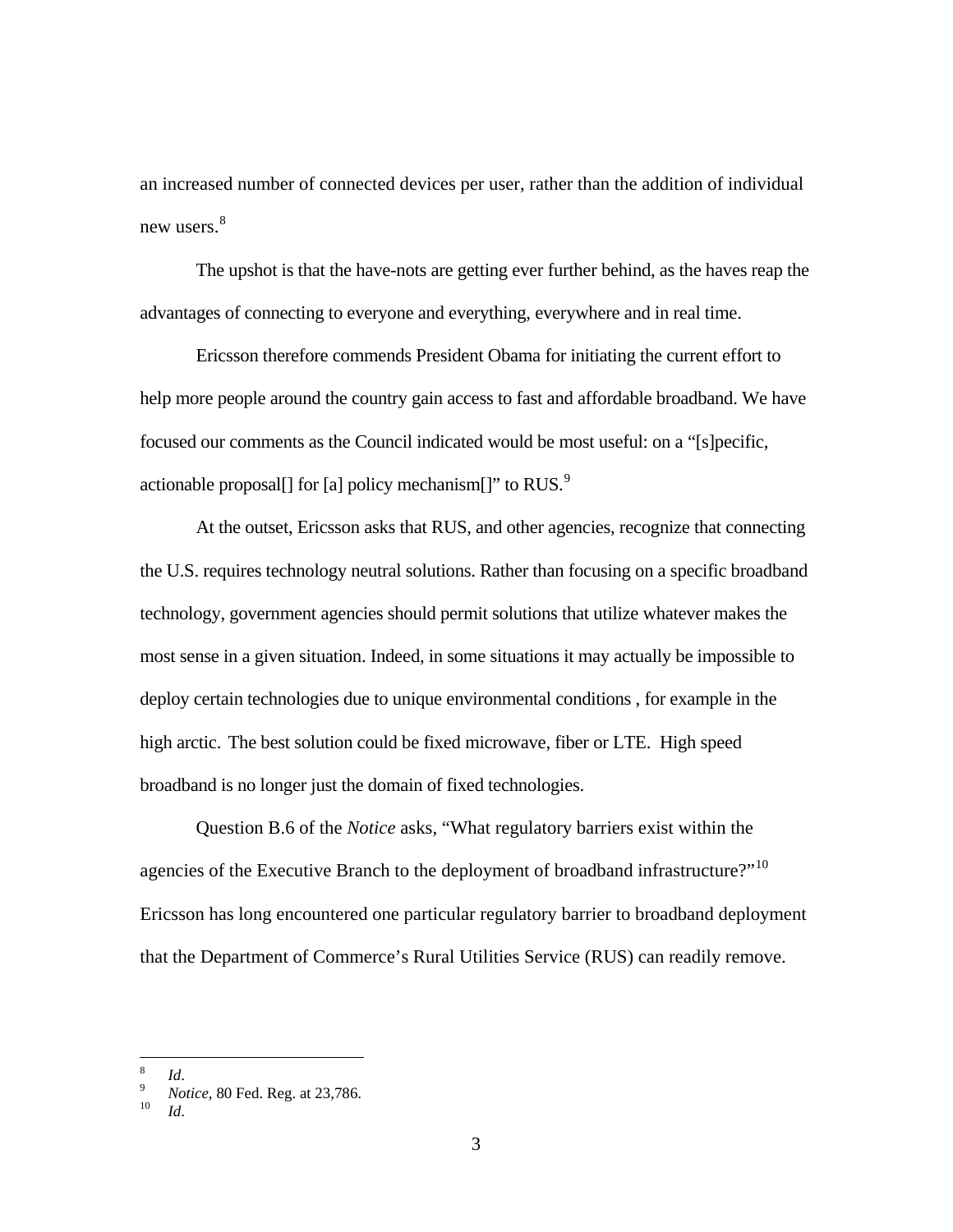RUS Form 397, the Special Equipment Contract,  $11$  contains provisions relating to liability and indemnification that are particularly onerous and would not be acceptable in a commercial arrangement. Ericsson has limited its participation in many RUS programs to date because of these provisions. This has had the net effect of denying rural telecommunications operators a potential supplier.

Based on our extensive experience in the marketplace for telecommunications equipment, Ericsson proposes that RUS revise Form 397 to reflect commercial terms that are readily accepted in today's market for telecommunications equipment sales. We have proposed the following revisions based on our own commercial agreements and include suggested language in the appendix to this filing.

#### **III. CONCLUSION**

Ericsson reiterates our support for this important initiative. As the Council proceeds with its work, we ask that it keep in mind the importance of permitting the technical solution makes the most sense rather than focusing on a particular technology. We also request that RUS examine and revise the contract provisions in Form 307 that have chilled marketplace participation.

 <sup>11</sup> *See* RUS Form 397, *available a*t http://www.rd.usda.gov/files/UTP\_form\_397.pdf.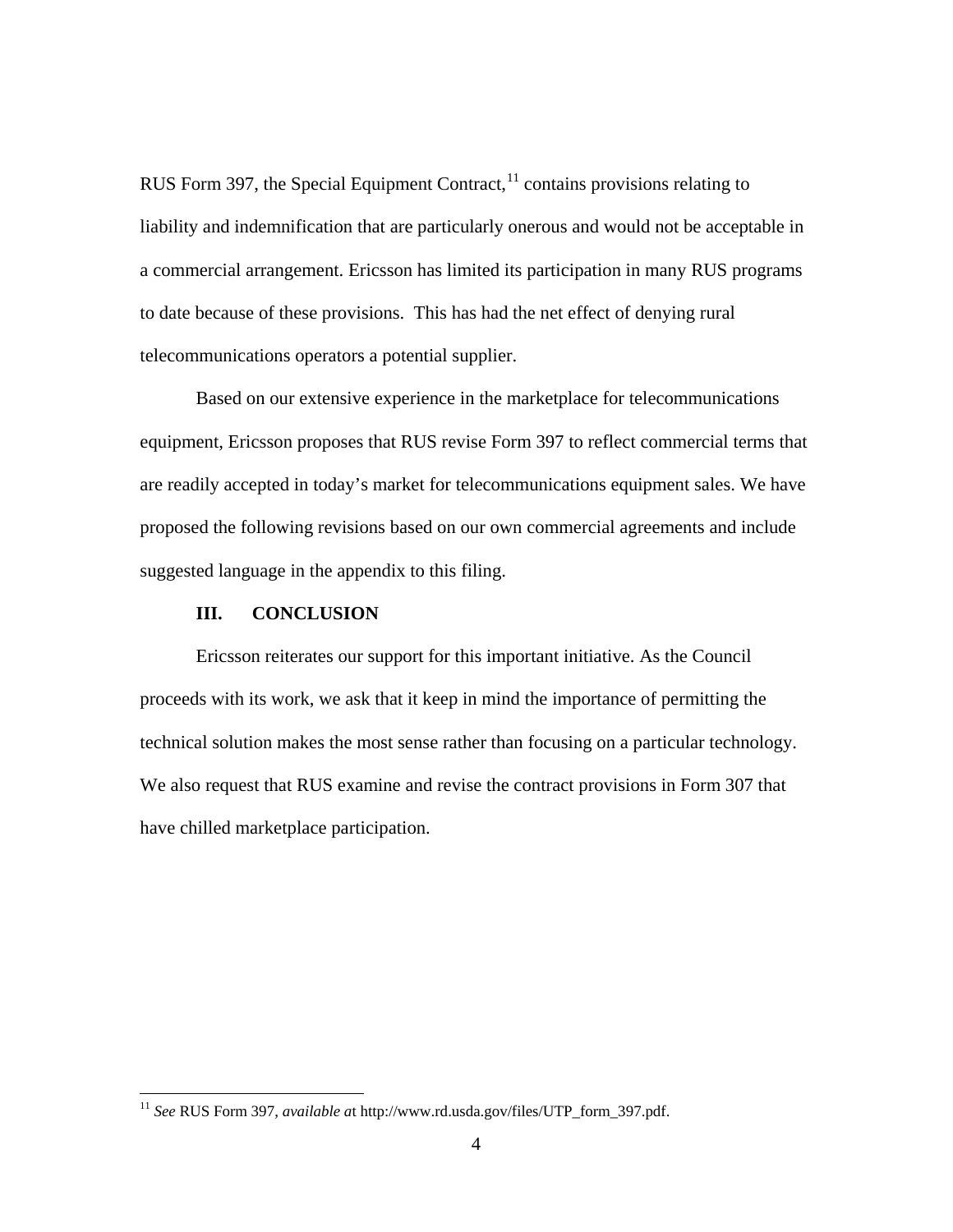Respectfully submitted,

## **ERICSSON**

By: /s/ Kelley A. Shields Kelley A. Shields Director, Government Affairs and Public Policy

> Jared M. Carlson Director, Government Affairs and Public Policy

Ericsson 1776 I St., N.W. Suite 240 Washington, DC 20006 Telephone: (202) 824-0103 Fax: (202) 783-2206 [kelley.shields@ericsson.com](mailto:kelley.shields@ericsson.com)

June 10, 2015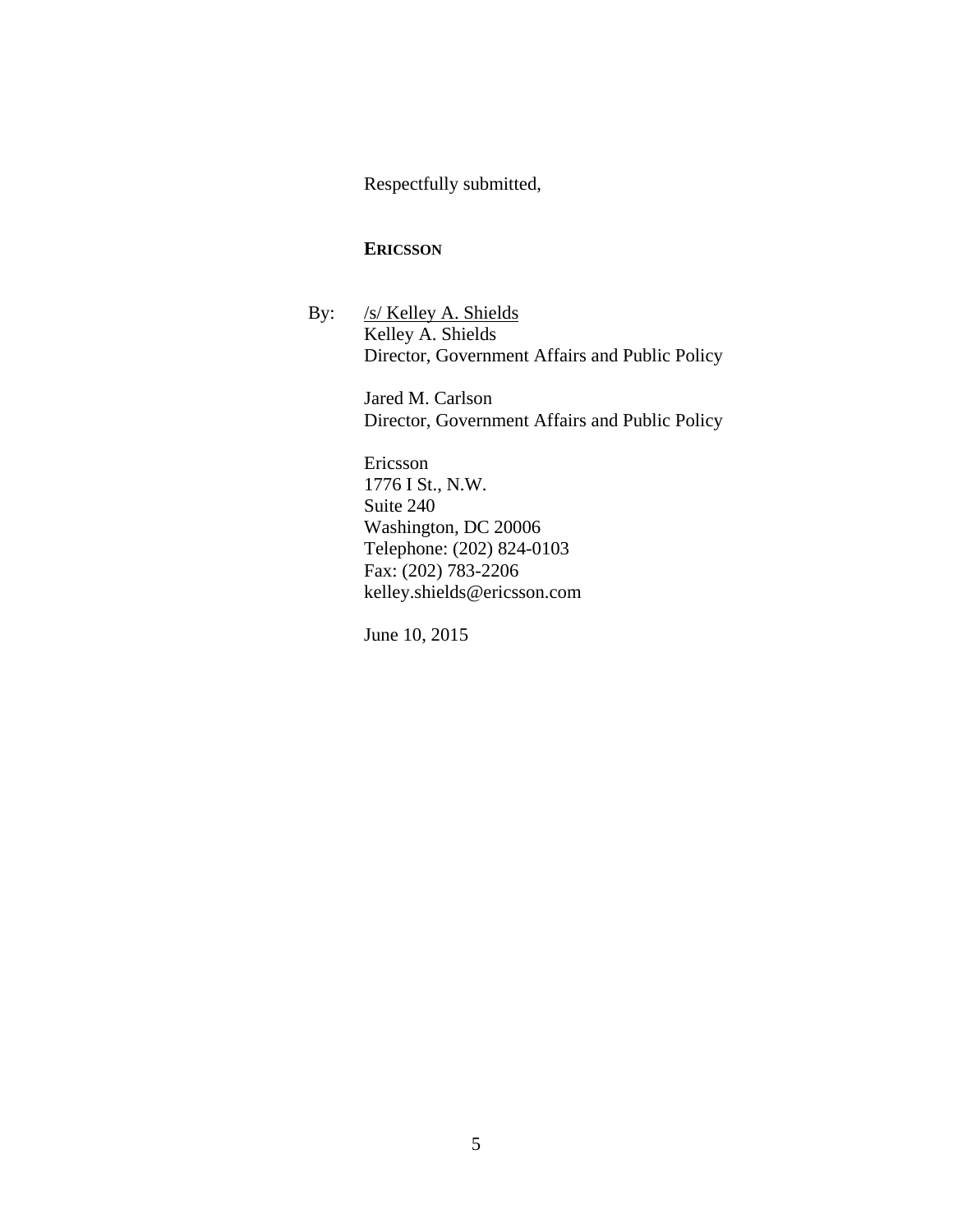# **APPENDIX**

Article II, Section 6:

Bidder warrants that each Product provided by Bidder to Owner hereunder will, during the applicable warranty period, perform in substantial accordance with the applicable specifications. The warranty period is: (i) twelve (12) months for the hardware components of the Product, commencing upon acceptance of the Product, (ii) three (3) months for software components of the Product, or (iii) twelve (12) months for services, commencing upon the date the Service is performed. If notified by Owner of any Product's failure to perform in substantial accordance with the applicable specifications within the applicable warranty period, Bidder shall, at its election and expense, repair or replace any such defective Product. Such repair or replacement includes material, labor and services, and shall be Owner's sole and exclusive remedy and Bidder's sole and exclusive obligation in the event this warranty is breached. EXCEPT AS OTHERWISE EXPRESSLY PROVIDED HEREIN, THERE ARE NO, AND BIDDER HEREBY DISCLAIMS ALL, OTHER WARRANTIES, WHETHER IMPLIED, EXPRESS OR STATUTORY, WITH RESPECT TO THE PRODUCTS AND SERVICES PROVIDED TO OWNER HEREUNDER, INCLUDING WITHOUT LIMITATION WARRANTY OF MERCHANTABILITY OR FITNESS FOR A PARTICULAR USE.

Article IV, Section 6:

"(a) Bidder shall, at its own expense, (i) defend Owner in any claim or legal action in the United States, alleging that the use of any Product provided by Bidder to Owner hereunder or any portion thereof, directly infringes any patent, trademark or copyright of any third party ("Infringement Claim"); and (ii) pay any settlement reached or final award, including reasonable attorney's fees, for infringement, excluding any damages or awards arising out of or based on the amount of use that Owner makes of the Product or the revenue Owner receives from using the Product. As a condition of such defense or payment, Owner is required to (i) give Bidder prompt written notice of any Infringement Claim; (ii) provide Bidder with the sole control of the defense and/or settlement of the Infringement Claim; (iii) cooperate fully with Bidder in such defense or settlement. Owner may,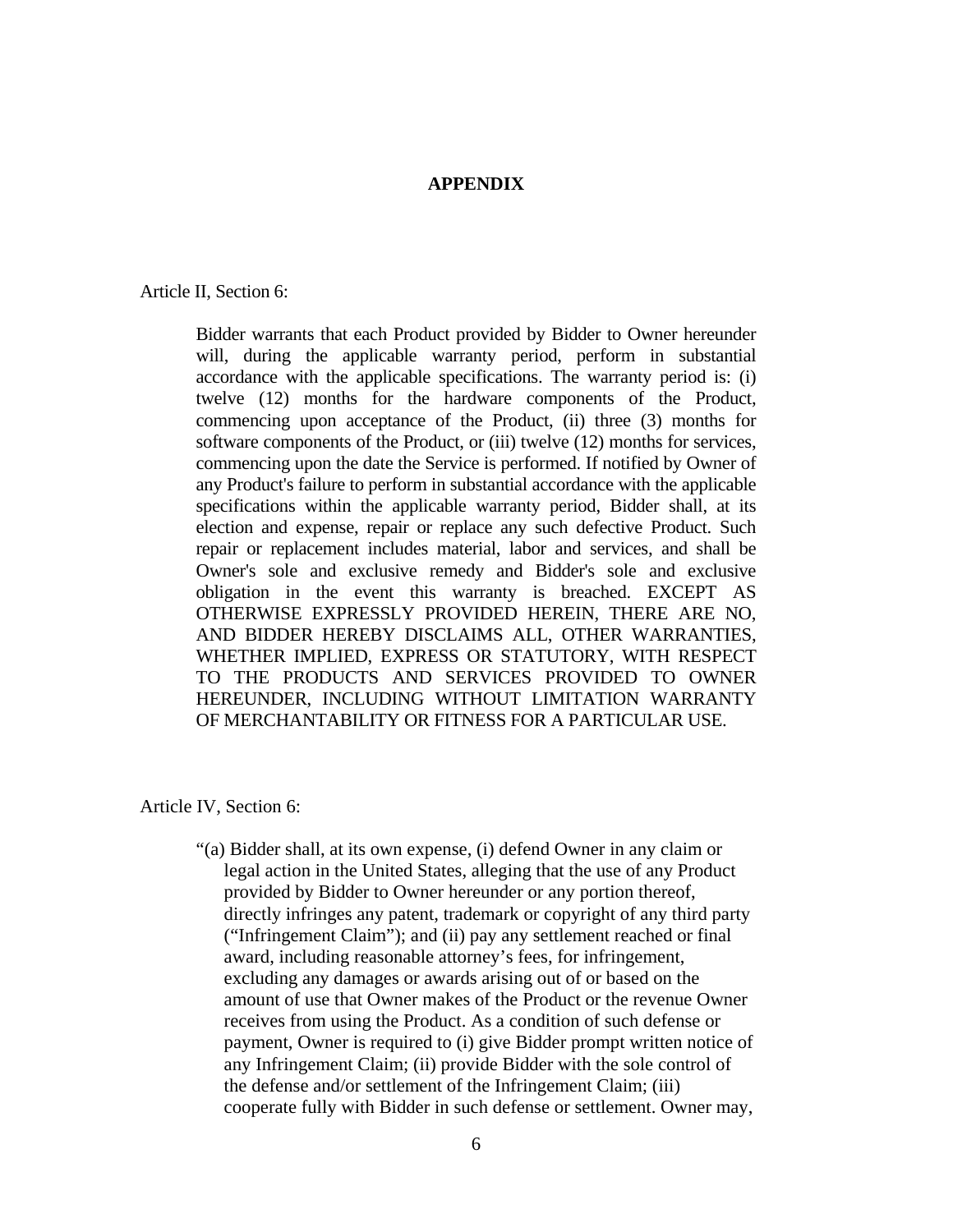at its own expense, participate fully in the defense of any such Infringement Claim.

- (b) In the event Bidder becomes aware of a potential Infringement Claim, Bidder shall use its reasonable best efforts to avoid an interruption of Owner service and may (or in the case of an award of an injunction, shall) at its sole option and expense: (i) procure for Owner the right to continue using the alleged infringing Product(s); (ii) replace or modify the alleged infringing Product(s) with an equivalent product(s) so that Owner's use is non-infringing; or (iii) if the remedies under the foregoing clauses (i) and (ii) are not commercially feasible, require Owner to return the affected portion of the Product(s) and refund to Owner the depreciated value (as carried on the Owner's books) of such Product(s).
- (c) Bidder has no obligation or liability in respect to any Infringement Claim in the event that the affected Product: (i) is manufactured, designed or supplied by Bidder in accordance with any design or special instruction furnished by Owner; (ii) is used by Owner in a manner or for a purpose not contemplated by this Agreement or Bidder's Product documentation; (iii) is used or located by Owner in a country other than the country for which it was supplied; (iv) is used by Owner in combination with other products or applications not provided by Bidder under this Agreement, including any software developed by Owner through the permitted use of Products, provided that the Infringement Claim arises from such combination or the use thereof; or (v) is modified by Owner, provided the Infringement Claim arises from such modification. If Owner continues use of the affected Product notwithstanding Bidder's request to replace or modify pursuant to Section 6(b)(ii) or its requirement to return pursuant to Section  $6(b)(iii)$ , Bidder shall not be liable for such use. Owner shall indemnify Bidder against all liability and costs of defense, including reasonable attorneys' fees, for any and all claims against Bidder for infringement based upon any of the foregoing.
- (d) THE PROVISIONS OF THIS ARTICLE IV, SECTION 6 CONSTITUTE THE EXCLUSIVE RECOURSE OF EACH PARTY AND THE ENTIRE OBLIGATION AND LIABILITY OF EACH PARTY WITH RESPECT TO ANY CLAIM FOR INFRINGEMENT OF INTELLECTUAL PROPERTY RIGHTS. "